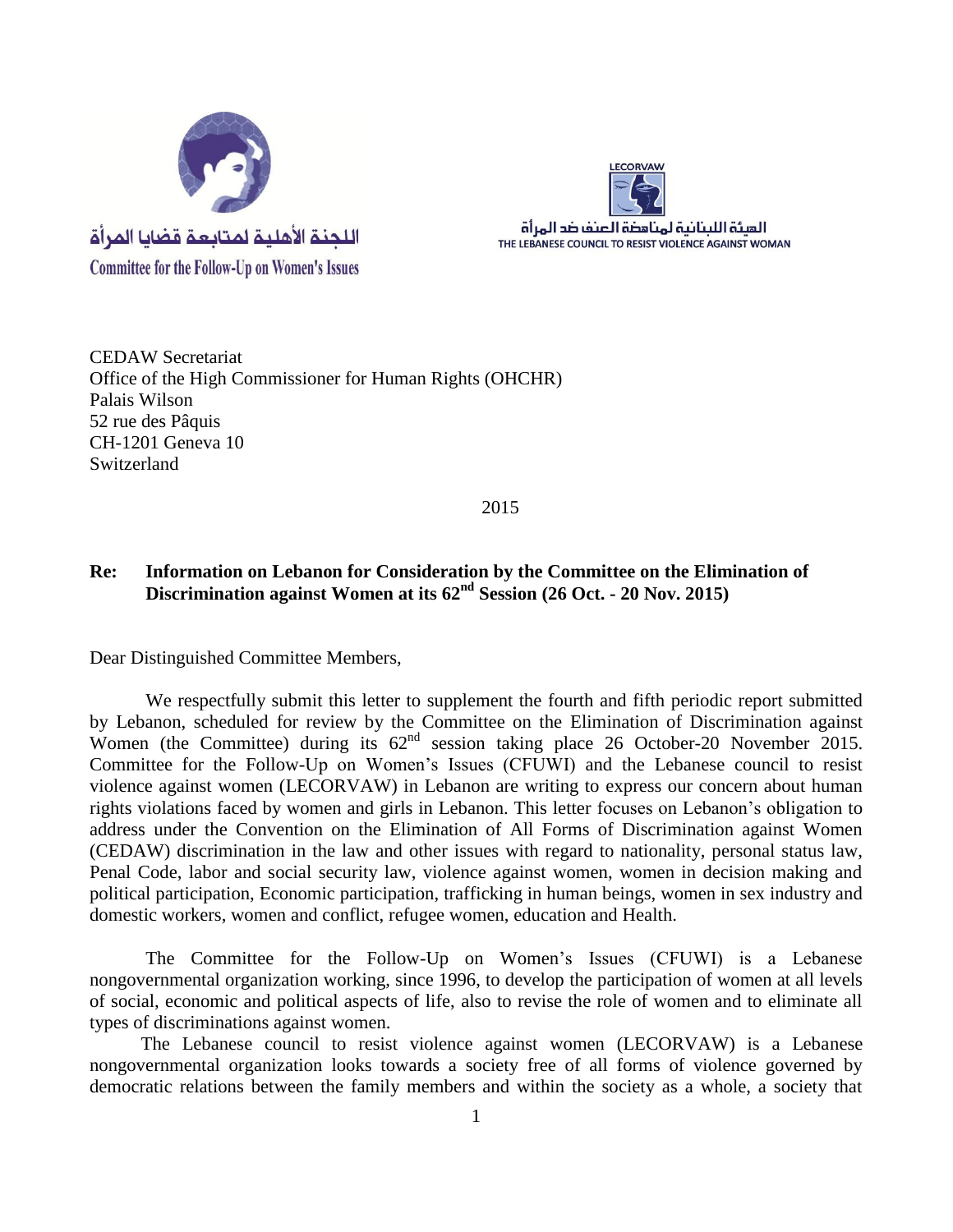ensures equality, justice and dignity to all its citizens where all members of this society can live equally in a democratic environment free of all forms of violence and discrimination

# *I. List of issues*

## - *Nationality*

The Lebanese citizenship law issued in 1925 and amended on 11/1/1960 still discriminates the Lebanese women, as it explicitly states that women are not capable of granting their citizenship to their children: "A person is considered Lebanese if born to a Lebanese father."

The legal discrimination against women in the Citizenship Law appears clearly in the blatant rejection of the Lebanese government to acknowledge an equivalent right to women and men at this level. As such the Lebanese official reservation towards clause (2) of Article 9 of the Convention is still persistent. The only government initiative in this direction was the formation of the ministerial committee to discuss this law. This committee has only convened three times and almost "secretly", where the Committeee issued afterwards decision no 46 a very discriminating decision against women in which it rejected the draft law concerning the granting of nationality by a woman to her children and her husband. Instead, the Committee elaborated some procedures that are likely to ameliorate the condition of children of the woman married to a foreigner. As for those initiatives which enabled the children and the husband to obtain long residencies (3 years) and the labor decree issued on September 28, 2011 which allows the work of the children and husband of a Lebanese woman, we believe they are insufficient, even if they have facilitated to a certain extent the life of many families.

#### - *Personal Status Law*

Nothing has changed in this regard. The reservations expressed by Lebanon towards Article 16 of CEDAW convention are still in effect. Marriage, divorce, custody, inheritance, …. in Lebanon are still subject to the laws of the 18 different confessions and sects, constituting flagrant discrimination between both genders. Also the child marriage is still recognized in Lebanon, and texts do not provide for an age that is in conformity with Lebanon's commitments in the Child Rights Convention which sets it at 18 years of age.

Nevertheless, a slight change took place in the efforts of women movements in Lebanon. For the first time, the Parliament receives a draft law on personal status. Yet, this law has not been discussed so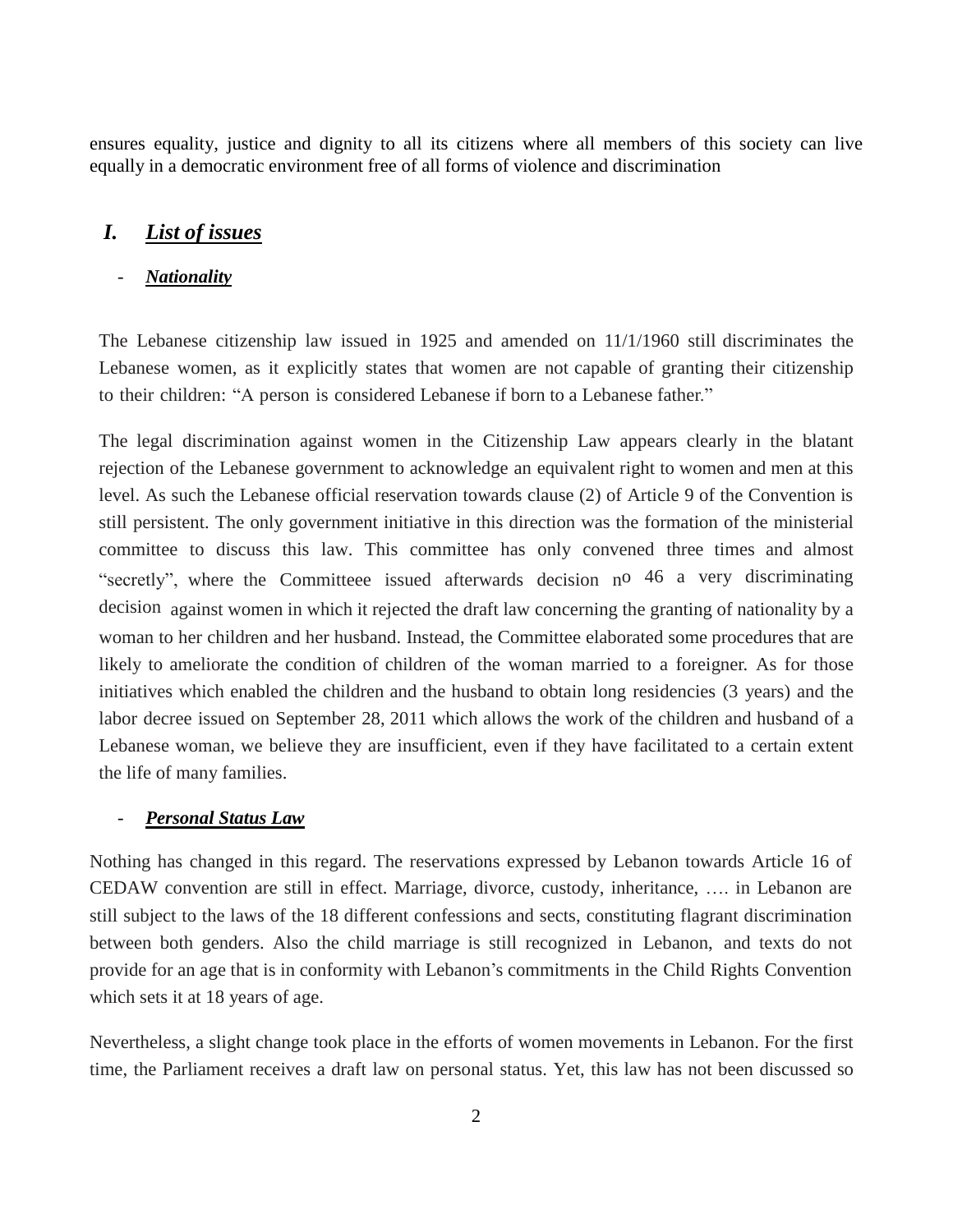far. However, the women's movement started working in this direction despite all the religious obstacles erected by the confessional society in Lebanon. The achievement made on 1-10-2012 where the first civil marriage took place in Lebanon, was dedicated by registering this marriage on 25 April 2013. Although this marriage is a victory to the civil movement, but still need a lot of work in order to issue a civil law for personal status.

The women's rights network led a coalition for the women's movement to amend the custody age in all confessions. So far, it achieved the amendment of the custody age in three sects, the Sunni: until 12 years for males and females; the Orthodox: 14 years for males and 15 years for females; the Evangelical: 12 years for males and females. However, this age did not change in other confessions. This is regarded as an achievement, even if not sufficient, due to the fact that these laws have never been amended for more than 50 years.

# *Penal code*

Article 562 "Honor Crime" of the Penal Code pursuant to Law No. 162, on 2011, was abolished, also article 618, 523, 527, 547, 559 was amended according to the law "protecting women and family from domestic violence" that was approved by the parliament on 2014, also according to this law articles 487, 488, 489 of the penal code were amended.

Still penal code Article 522 is still in force, whereby this article exempts the abductor and the rapist from punishment in case he concluded a "true" marriage contract with the victim.

The Penal Code still incriminates homosexuality, and punishes it as per Article 534, being an "unnatural" sexual activity. Furthermore, there is no acknowledgement of unmarried mother status in Lebanon.

From the socio-cultural aspect, the Lebanese government has not adopted any procedure to amend the erroneous concepts that are socially prevalent regarding the concept of "honor." Moreover, the Lebanese law discriminates against women in the fulfillment of the conditions of adultery, and in the sanction and also in the articles from 503 to 522 relevant to rape, adultery, assault and harassment.

## - *Labor and social security law*

The Labor Code was amended regarding women just once, in 2000 as follows (article 26-28-29 and 52), including:

- Prohibiting the employer to discriminate on the basis of sex between a male and female worker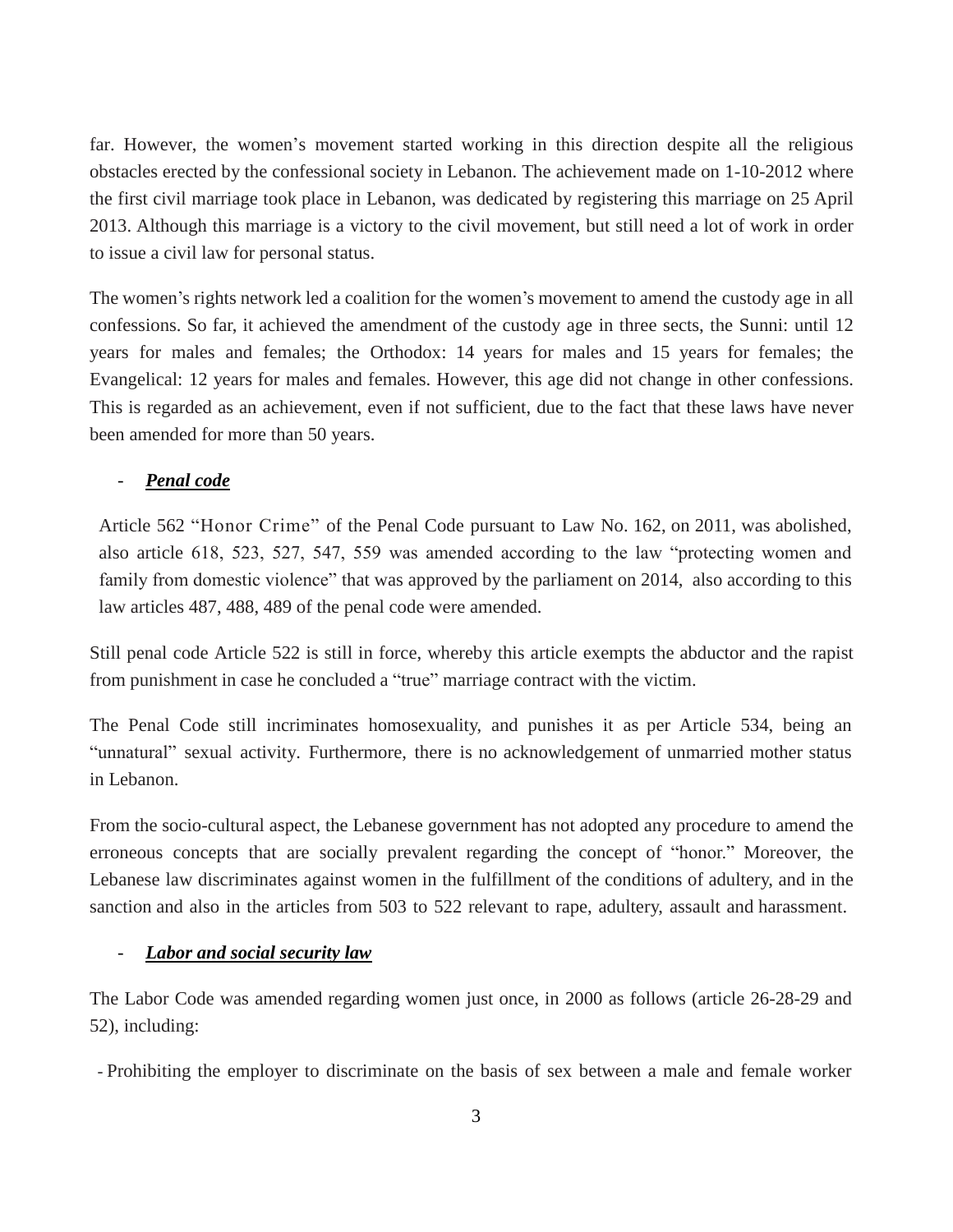regarding the type of work, employment, promotion. However, it did not set a sanction when this article is violated.

- Modifying maternity leave from 40 days to 7 fully paid weeks, and she may not be laid off during maternity leave and during pregnancy (banning used to be from 5th month), knowing that the labor code set protection measures for women and children in one chapter.

However, practices on the ground are in violation of the principle of equality, especially in the private sector in terms of: wages, promotion, advancements, advanced and repeated vocational training.

Also there is still discrimination in the procedural laws and in their implementation, including but not limited to:

- This law excluded some categories such as domestic workers and wagers in agricultural institutions.

- Benefit of the husband of the insured women from social security benefits when he is not employed or insured by any other party.

- Benefit of the insured women on behalf of her husband regarding family benefits if he is unemployed, just like her male colleague.

- The law punishes women for being pregnant, as she does not benefit from the fund unless she has subscribed for 10 months at least.

It is noteworthy that the implementation of laws is still dependent on the prevalent culture. Every text that is likely to be interpreted is explained according to the discretion of the Social Security Fund alone and in contradiction with the law against the interest of the working woman and her family.

## - *Violence against women*

The Lebanese State made some progress by acknowledging the problem of violence against women, where the Lebanese Parliament studied the draft law on Domestic Violence submitted by the civil associations, but this law was generalized the law to include all members of the family instead of being a law for women only.

also the law that was approved by the parliament on 1 April 2014, amend some articles of the penal code, but it changes the concept of marital rape and turned the article from incriminating rape to incriminating the use of threats, abuse and harm to get "marital rights" as they have been described, instead of incriminating the act by itself, and this is what made the law lose its efficiency in this regard, where sexual harassment is still not incriminated.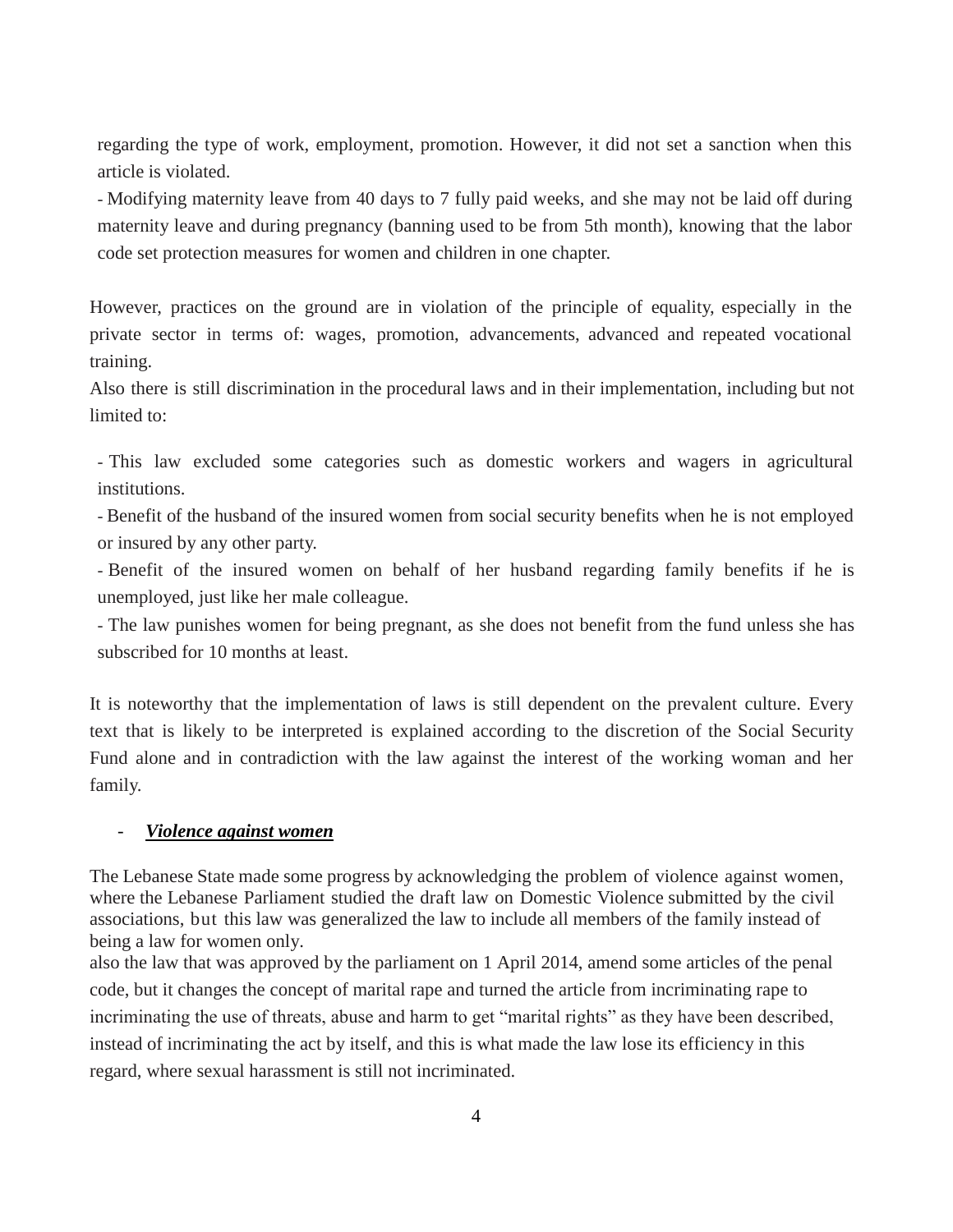#### - *Women in decision-making and political participation*

Women's participation in decision-making and in politics is still a problem that hampers women's empowerment and advancement, as well as their consideration as a full partner in the administration of the State and society. Now there are 4 women out of 128 in the parliament, and 1 woman out of 24 ministers in the government as for the municipality women rate is 4.7% only.

Women are still excluded from first rank positions and senior cadres in official institutions and in international representation. The government does not have any policies to enhance women's presence in this regard.

Women's participation in political parties is still very weak, and men still dominate the leadership of parties despite the remarkable interest of women in politics.

As for women's participation in syndicates, it is slight in general even if it is high in some unions. However their presence in leadership commissions is almost lacking despite the election of the first woman as president of the Bar in 2009. We also notice that women are absent from leadership commissions in the Chamber of Commerce and Industry, as well as the executive office for the General Labor Confederation despite the presence of one woman in its executive board.

#### - *Women Economic participation*

The prevalent culture and the acute division of stereotyped roles according to gender in the Lebanese society hamper any remarkable progress in women's participation in the economic field. According to the national study of house hold livelihoods, females constitute 24.7% of the total labor force, compared to 75.3%, which clearly indicates the disparity between the participation of females and males in the economic life despite the increase in working women by around 1.4% compared to 2004. The largest share of women's jobs is concentrated in the services sector (mainly in the health, educational, banking and tourism sectors), which is an extension of a woman's traditional role. Moreover, the working hours in this sector is more adequate with a woman's capacity to coordinate between her work and family duties which are completely laid on her shoulders.

The percentage of women occupying high posts at work and their participation in jobs that are traditionally considered as men's jobs is very low, compared to the educational qualifications they have, according to National Study for Household Livelihoods in Lebanon it reached 4.1% for women and 14.4% for men, noting that the labor force in Lebanon has decreased significantly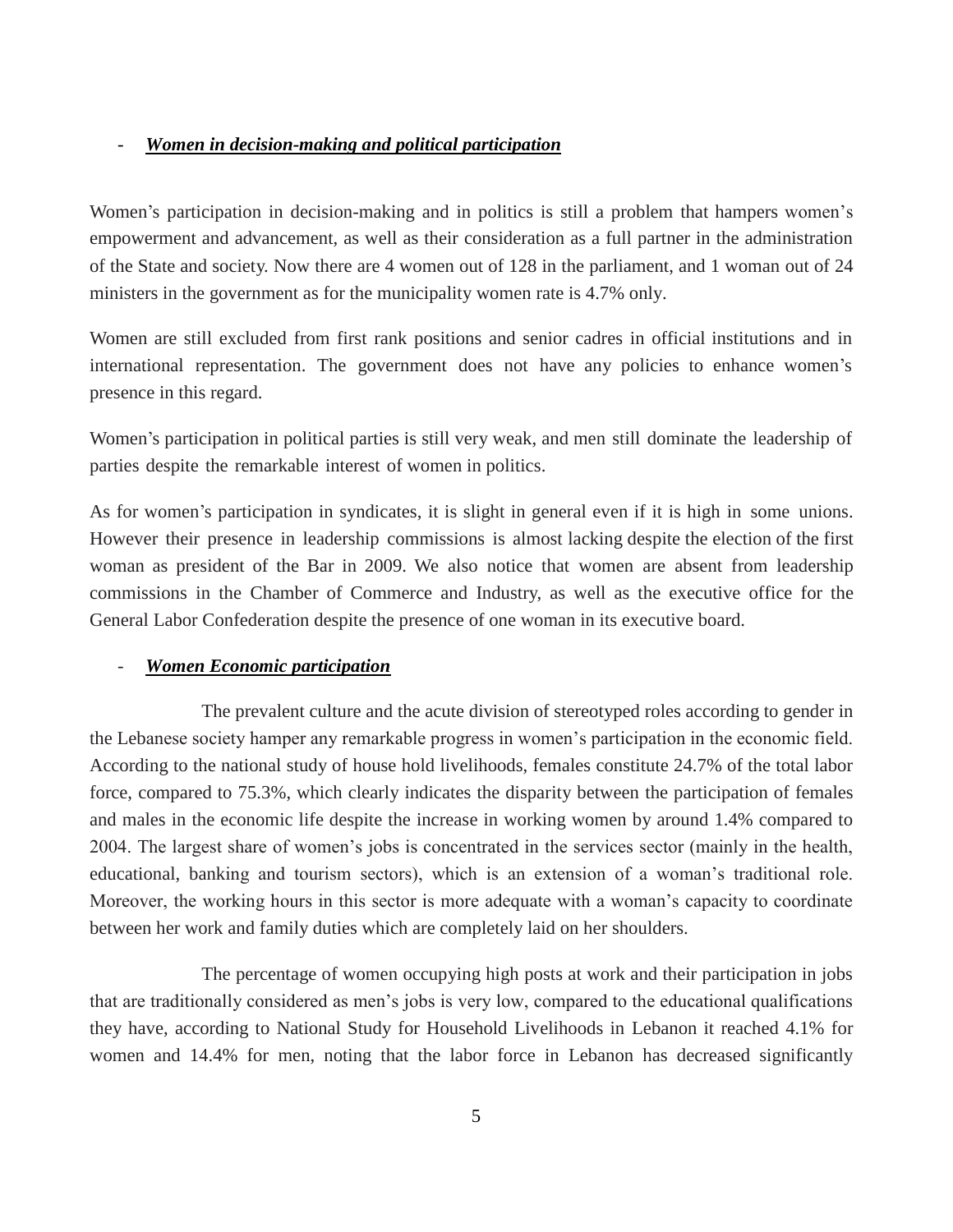compared to year 2004 due to the political crisis which reflected negatively on the economic side, raising the unemployment rate and prompted young people to emigrate.

#### - *Trafficking in human beings, women in sex industry and domestic workers*

Trafficking in persons and women in the sex industry remain among the taboos and part of the society deals with it carefully, trying to neglect it at one time and deny it at other times.

Nevertheless, NGOs succeeded in highlighting the problem of human trafficking, while sex industry in Lebanon is still covert behind the double standard policy, secret and hidden debate on the legislation and regulation on one hand or incrimination and condemnation on the other hand.

As a result of the pressure, efforts and perseverance of many civil society organizations and some interested politicians in this regard, added to the Lebanese Penal Code was the third chapter on human trafficking under No.164 on 24/8/2011.

Despite the many reservations towards Law No. 164, it gives clear legal framework for the condemned crime of trafficking. Therefore, the Lebanese State, with all its official institutions, cannot pretend it is not there anymore.

As for domestic workers, they are excluded from the Labor Code and the Social Security Law. In addition, migrant workers are subject to the non-humanitarian guarantee system, which is a group of administrative regulations and practices that link the residence of the migrant domestic worker and her work permit with one employer during the period of the contract. Such system is considered as unjust for the female worker and the employer as well because it seems as if he is paving the way for a relationship of slavery.

## - *Refugee Women*

The refugee woman in Lebanon suffers, regardless of her background, from accumulating discrimination on the basis of her refugee status and the resulting social and economic uncovered status, in addition to gender-based discrimination. What marks the status of the refugee woman in Lebanon is the violation of her civil rights as a result of not applying the Casablanca Protocol which provided for non-discrimination between refuges and citizens in civil rights. What marks the status of refugees is the plurality of references concerned with their status, in terms of security protection and services protection. Also a large percentage of the refugees "Syrian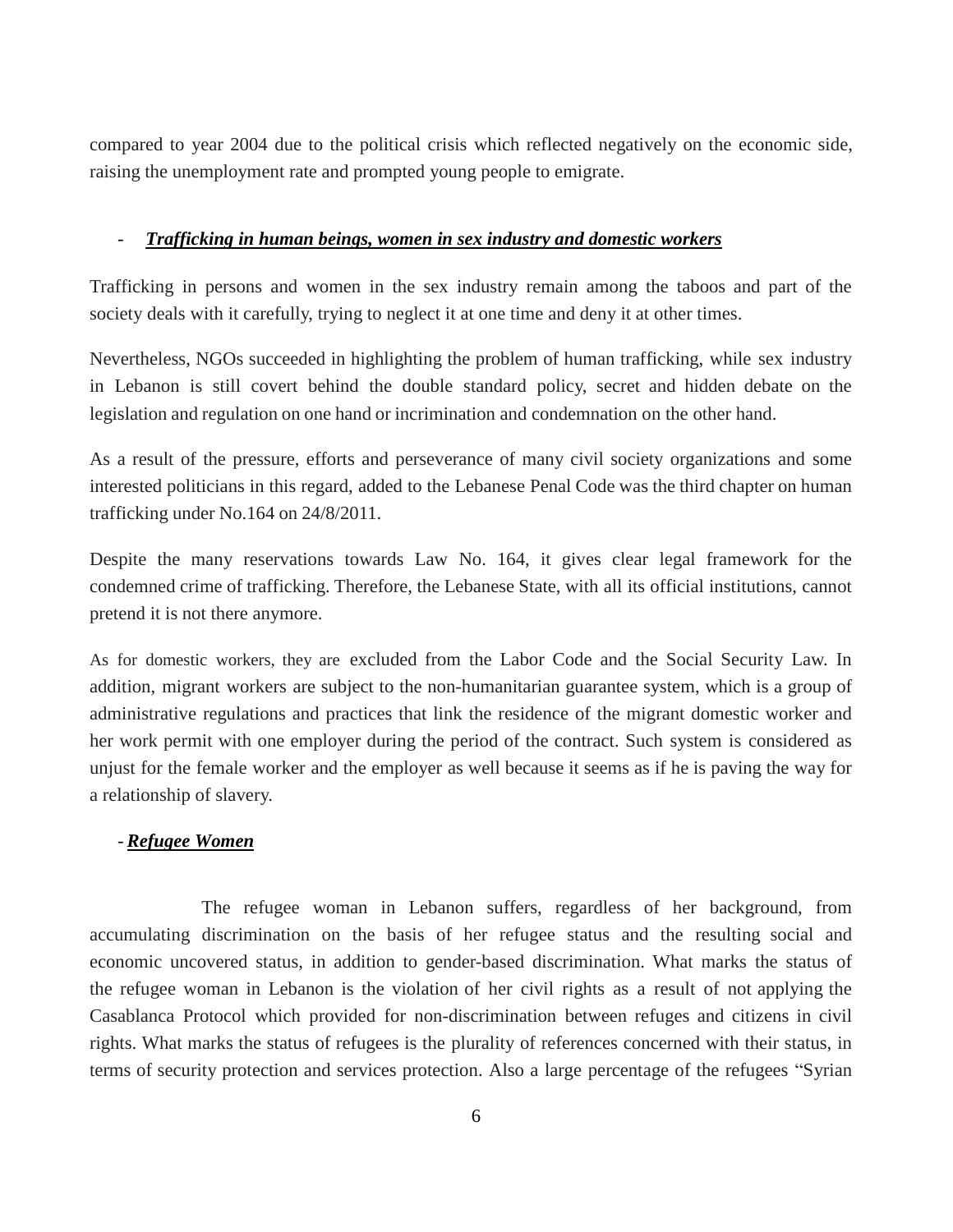refugee women", suffer from the limited budgets allocated for providing health, educational and relief services, in addition to the spread out of domestic violence as well as child marriage.

## - *Women and conflict*

Lebanon is still a victim of traditional wars taking place across the borders in light of Israeli occupation of Lebanese territories. Moreover, conflicts between groups have not ceased until now (May 7, 2008). Therefore, there is an urgent need to legally and culturally institutionalize Resolution 1325.

On the legal level, there should be legislations that protect women in particular. We are talking about legislations inside the national borders as the International Humanitarian Law and the Human Rights Law cover the needs of women in cases of armed conflict. Hence, this law provides women with important protection, whether as individuals taking part in hostilities or as civilians.

The main issue is integrating women at all levels of decision-making (decisions of war, peace, conflict resolution issues and post-conflict resolutions) and look at them based on gender.

# - *Education*

The annual statistics published by the Educational Center for Research and Development clearly reveal that the school enrollment rates still suffer from inequality especially in private schools, where discrimination in the numbers of those enrolled in private education appears: 51.6 % for males and 48.4% for females.

Though the statistics bulletin for 2011 does not indicate any percentage of school drop-out, we believe that this percentage is increasing given the hard economic situation that Lebanon is passing through, especially with the lack of any serious implementation for the Law on the Rights of the Child and Ban of Child Labor.

The UNESCO report points out that Lebanon is among the countries threatened by not attaining the objective of elementary education by 2015. Moreover, Lebanon is at risk of not achieving equality in education between both genders and of not decreasing the percentage of illiteracy among the mature by half. The average rate of illiteracy increased to 9.3 according to the 2007 report, while illiteracy rate among women remained double that of men, scoring 12.4 compared to 6.0 among men.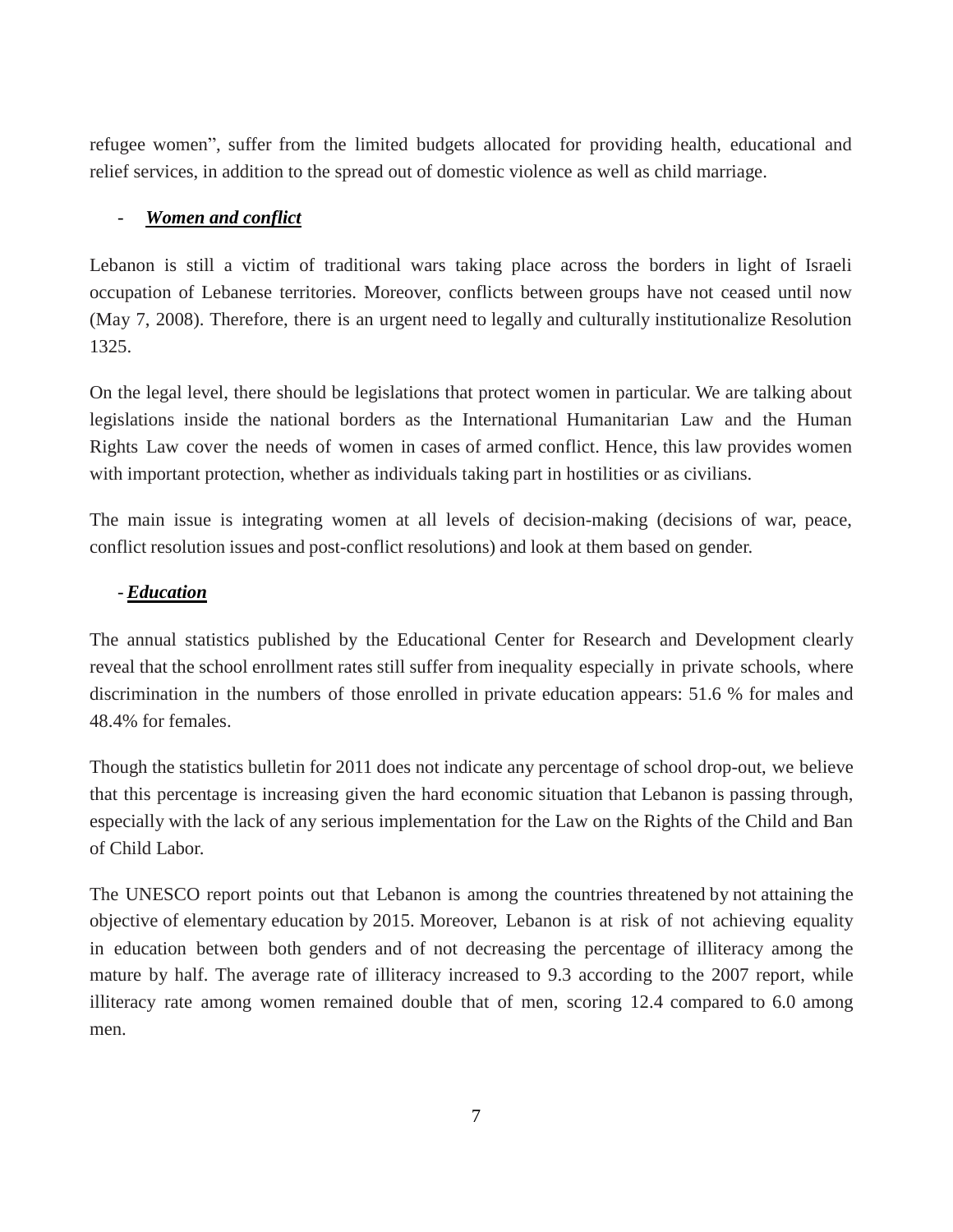Though the gender gap is in favor of females in intermediate and secondary education, as well as in high education, the problem of girls' choices of their majors still reflects the society's conceptions and expectations of the roles of each of them. The government is still far from realizing the meaning of this issue, and it has no orientations to put an end to it.

# - *Health*

Health care is an important pillar in the advancement of women due to the inherence of health with different capabilities that a woman needs in order to fulfill all of her roles.

First, we have to point out that paragraphs 1 and 2 of Article 12 are not implemented, even if accepted, as studies reveal that 51.3% do not benefit from any health service, compared to 48.7 who do. This is a very low percentage compared to the enormous government spending on health, as well as the wide array of services provided by the private sector. This means that women cannot access the services as they are not available. This requires more of advocacy so that the State meets its health commitments towards its citizens.

Although "family planning services" and reproductive health are available in an acceptable manner, and they meet the needs of women in all Lebanese regions, reproductive health services still mainly rely on the civil sector.

# *II. Suggested Questions for the State Party*

We would respectfully urge the Committee to raise again with the Lebanese government the following questions with regard to violations of the Covenant addressed in this letter:

- What are the government's plans and steps to amend the nationality law to ensure that women citizens have the same rights as men to pass their nationality to children and foreign spouses?
- What are the steps taken by the State party to lift reservation off paragraph 2 of Article 9 of the CEDAW convention?
- What are the government's plans and steps to issue Civil personal status Law that is applicable equally to all women and men, regardless of their religion?
- What are the steps taken by the State party to lift reservation off Article 16 of the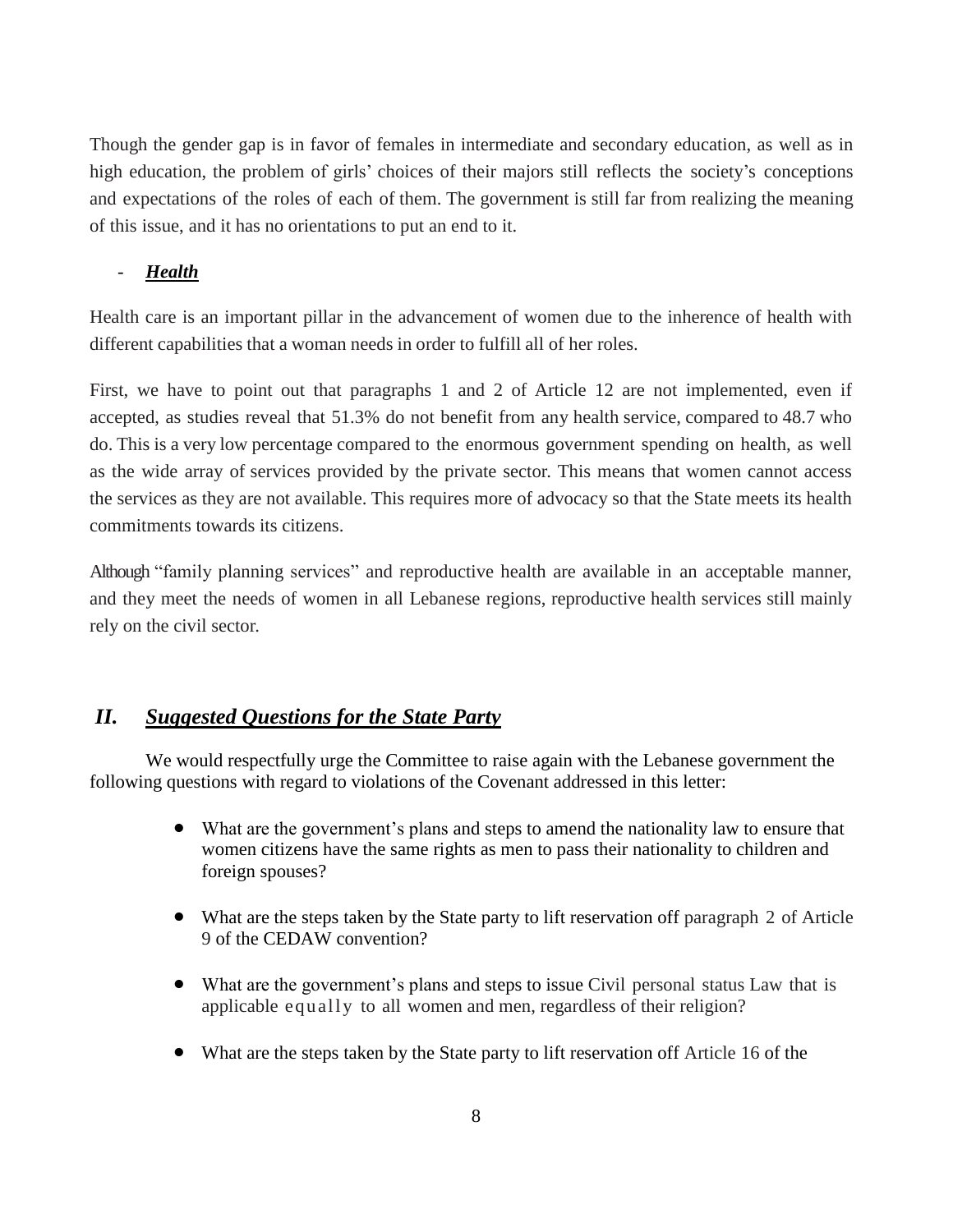#### CEDAW convention?

- What are the steps taken by the State party to lift reservation off Article 29 of the CEDAW convention?
- What steps is the government taking to amend the Penal Code to be in conformity with what Lebanon committed to and with paragraph (f) of Article 2 of CEDAW?
- What are the steps taken by government to amend all the unjust texts in Labor Codes and social security laws?
- What are the steps taken by the government to include rural women and domestic workers in Labor and Social Security Laws and abolishing the guarantee system for domestic workers and migrant workers?
- What are the steps taken by the government to amend the Domestic Violence law and to include a definition that includes all forms of violence against women?
- What are the steps taken by the government to adopt policies of protective measures for the women exposed to violence?
- What are the steps taken by the government to promote the participation of women in politics and decision making and to overcome the challenges and obstacles faced by the women?
- What are the government plans and strategy to amend the parliament and the municipality Electoral Law to include the quota principle which the Lebanese state agree on according to Beijing Declaration, i.e. 33% of seats, and as per the provision of Article 4 of the CEDAW?
- What are the steps taken by the government to facilitate the access of women in the labor market and to ensure equality between women and men?
- What are the government strategy to issue laws to protect refugee women, female migrant workers, as well as laws for the protection from human trafficking and sexual exploitation?
- What are the government steps to integrate Resolution 1325 in the legal and legislative policies of the State and promulgating laws and legislations to protect women during armed conflicts and post-conflict?
- What are the steps taken by the government to develop policies to abolish the alphabet illiteracy and the technological illiteracy as well, and having mandatory and free elementary education and amending curricula to enhance the images of equality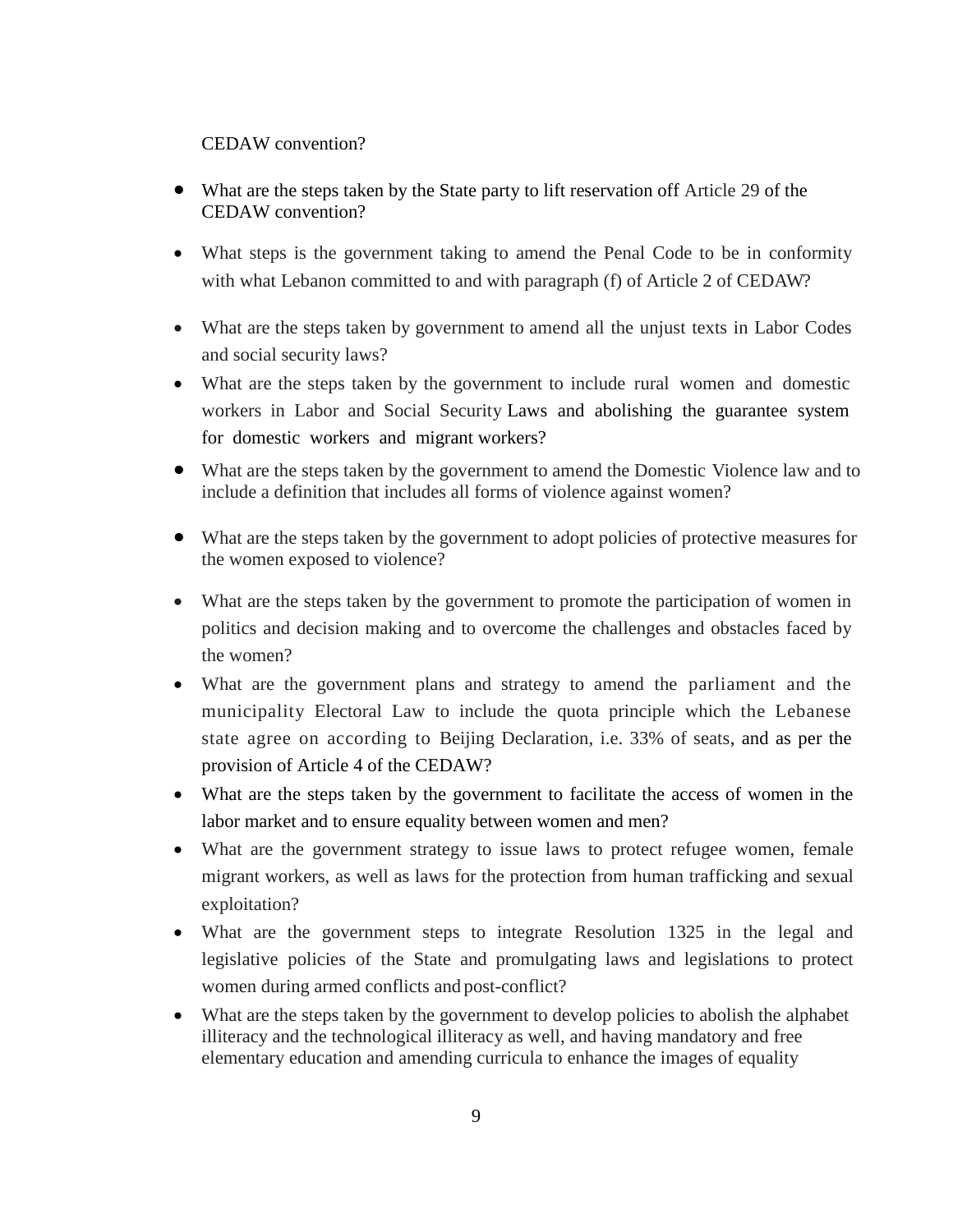between both genders?

- What are the steps taken to adopt strategic policies to improve health and social services to be in conformity with what Lebanon committed to and with Article 12 of CEDAW?
- What are the steps taken to ratify the optional protocol of the CEDAW convention?
- What are the steps taken to adopting measures, including legislative ones, to raise awareness towards the necessary amendment of stereotyped laws and traditional standards regarding the roles and responsibilities of each of men and women in households and work, and the stereotyped roles in society?
- What are the steps taken to insure that budgets are developed based on gender equality?

# *III. Suggested Recommendations to the State Party*

We also urge the Committee to consider the following recommendations to the government of Lebanon:

- Amend the nationality law to allow Lebanese women to transfer their nationality to their children and spouse on an equal basis with men.
- Lift Reservation off paragraph 2 of Article 9 of the CEDAW convention.
- Issue civil personal status Law that is applicable equally to all women and men, regardless of their religion.
- Lift Reservation off Article 16 of the CEDAW convention.
- Lift reservation off Article 29 of the CEDAW convention
- Amending the Penal Code to be in conformity with what Lebanon committed to and with paragraph (f) of Article 2 of CEDAW.
- Amending all the unjust texts in Labor Codes and social security laws
- Including rural women and domestic workers in Labor and Social Security Laws and abolishing the guarantee system for domestic workers and migrant workers.
- Amend the Domestic Violence law and to include a definition that includes all forms of violence against women
- Insure and adopt policies of protective for the women exposed to violence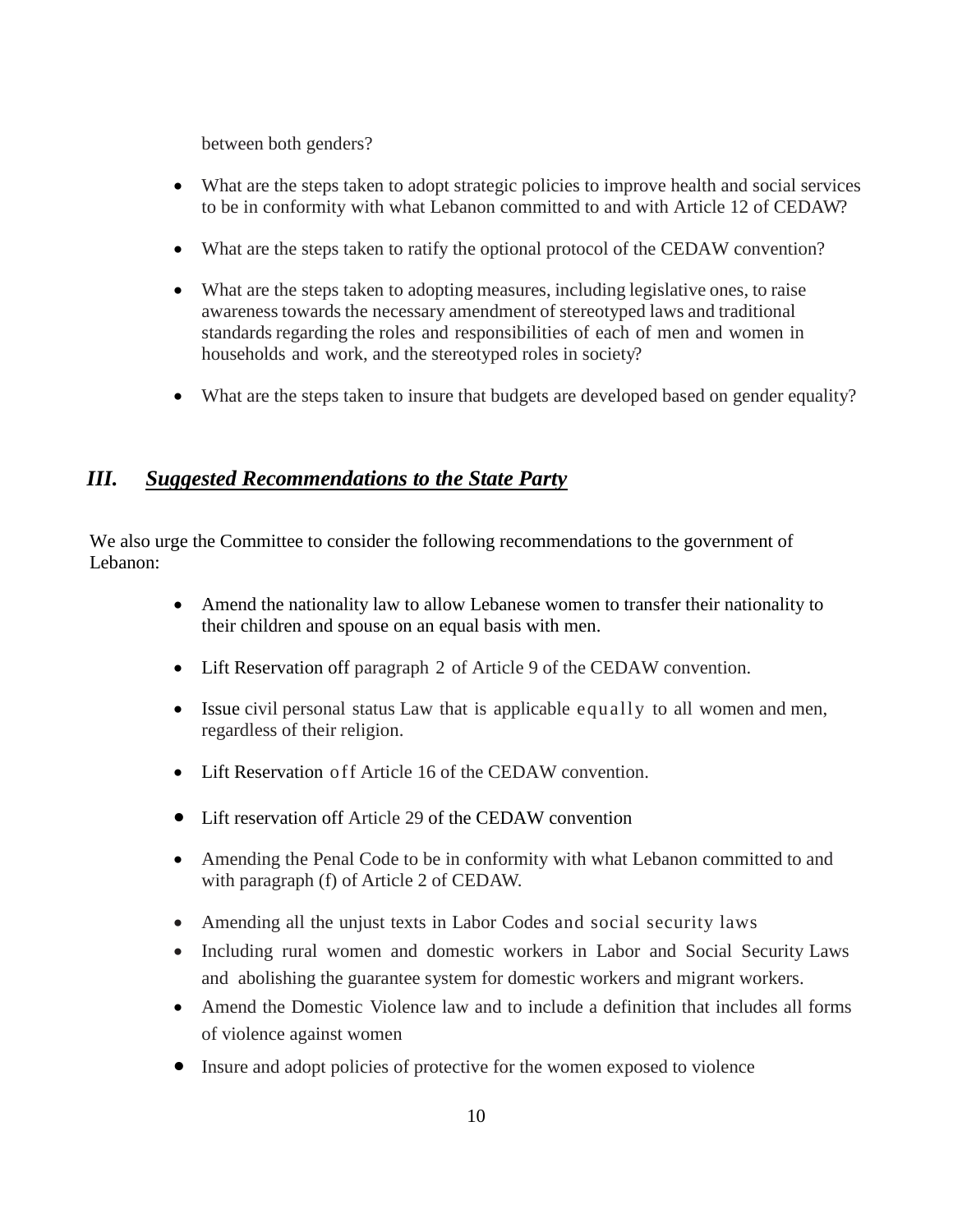- Implementing preferential treatment or quota to expedite the mainstreaming of women in different fields of work; and facilitating her access via this route to elected bodies.
- Amending the Electoral Law to include the quota principle which the Lebanese state agree on according to Beijing Declaration, i.e. 33% of seats, and as per the provision of Article 4 of the CEDAW.
- Adopt policies to facilitate the access of women in the labor market and to ensure equality between women and men.
- Issue laws to protect refugee women, female migrant workers, as well as laws for the protection from human trafficking and sexual exploitation.
- Integration Resolution 1325 in the legal and legislative policies of the State and promulgating laws and legislations to protect women during armed conflicts and postconflict?
- Drafting literacy policies among women, not only to abolish the alphabet illiteracy but the technological illiteracy as well, and having mandatory and free elementary education and amending curricula to enhance the images of equality between both genders.
- Adopting strategic policies to improve health and social services to be in conformity with what Lebanon committed to and with Article 12 of CEDAW.
- Ratify the optional protocol of the CEDAW convention.
- Adopt measures, including legislative ones, to raise awareness towards the necessary amendment of stereotyped laws and traditional standards regarding the roles and responsibilities of each of men and women in households and work, and the stereotyped roles in society.
- Insure and develop budgets based on gender equality.

**Perhaps what sums up the general standpoint in Lebanon towards women is not the minimal progress only, but also the lack of intention and will together in lifting off the reservations towards CEDAW. There is no policy that helps move forward towards full equality between men and women** 

Thank you very much for your kind attention, and please do not hesitate to contact us if we can provide further information.